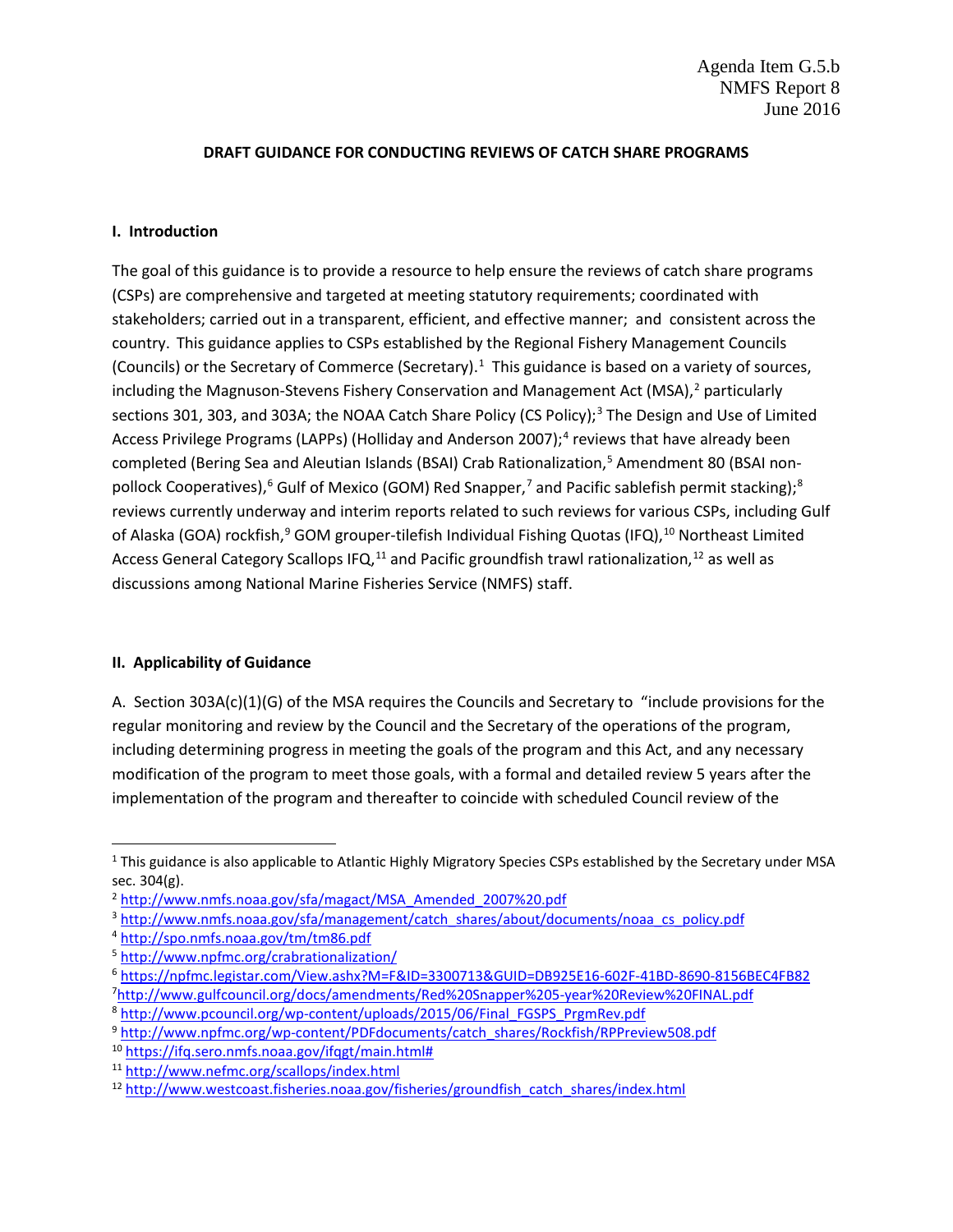relevant fishery management plan (but no less frequently than once every 7 years)" of all LAPPs established after January 12, 2007. This requirement applies to LAPPs established under Secretarial authority as well. The date a program was established is the effective date of the action in the final rule that implemented the program.

B. The CS Policy indicates that periodic reviews are expected of all CSPs, regardless of whether the program is a LAPP or when it was put in place. Thus, the Northeast Multispecies Sector, which is not a LAPP, and CSPs implemented prior to January 12, 2007, should undergo periodic review. The CS Policy states: "NOAA recommends Councils apply the LAPP review and duration principles and requirements to all catch share programs."

C. Reviews of the Western Alaska (AK) Community Development Program (CDQs) are not covered by this guidance as that program is subject to separate statutory requirements for review, and the state of AK has responsibility for conducting that review.

## **III. Periodicity of Reviews**

A. Initial Reviews. For CSPs established after January 12, 2007, the initial review should be initiated no later than 5 years after the program was implemented (MSA sec. 303A(c)(1)(G)). For CSPs established prior to January 12, 2007, the requirement to initiate the first review 5 years after implementation does not apply. As such, the first review of these CSPs should be initiated no later than 7 years after the CS Policy went into effect (i.e., no later than the end of calendar year 2017), consistent with MSA's requirement for subsequent reviews.

The MSA does not preclude an earlier review. However, to comply with the MSA requirement or CS Policy, the first formal review should not occur earlier than year 5. The Councils and NMFS should also follow any timelines for additional program reviews specified by the fishery management plan amendment creating the CSP. The Councils and NMFS should be mindful that it takes time for program participants and related entities (e.g., dealers/first receivers, processors, bait/tackle shops, etc.) to adjust to a new program. In turn, there will be a lag between when those behavioral adjustments occur and when they can be discerned, analyzed, and understood.

B. Subsequent Reviews. According to Section 303A(c)(1)(G) of the MSA, all subsequent reviews should coincide with scheduled Council review of the relevant fishery management plan (FMP), but no less frequently than once every 7 years.<sup>13</sup> Thus, for CSPs established after January 12, 2007, the second review should be initiated before the end of the program's 12<sup>th</sup> year, regardless of when the initial review was actually completed. How and when Councils review their FMPs, or parts thereof, varies by Council. The Councils and NMFS should follow any timelines for additional program reviews specified by

<span id="page-1-0"></span><sup>&</sup>lt;sup>13</sup> As with a new program, if significant changes are made to an existing program, it will take time for program participants and related entities to adjust and lags between when the adjustments occur and can be discerned, analyzed, and understood should be expected.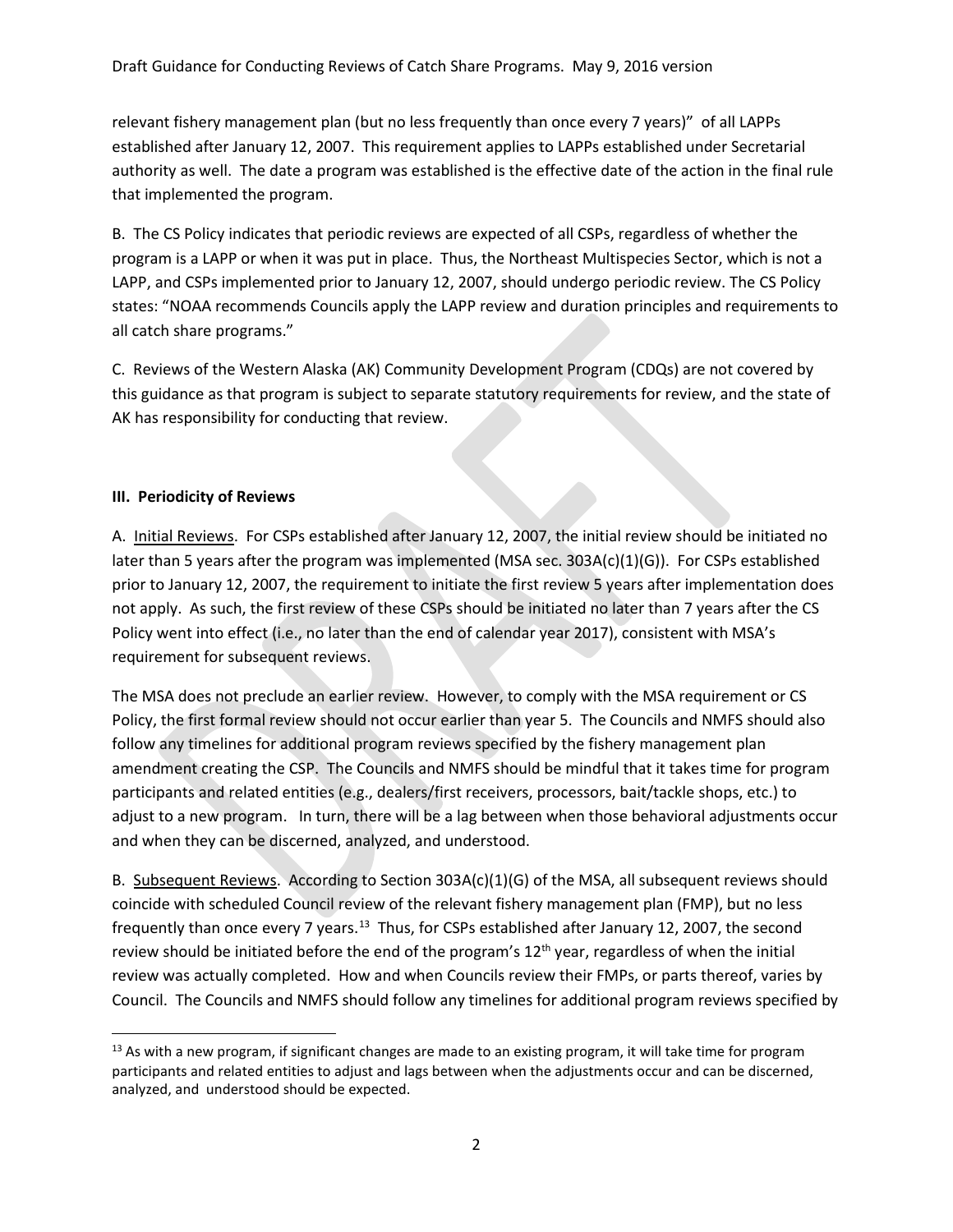the Amendment creating the CSP and should not conduct reviews more frequently than every 3 years for the purpose of complying with the MSA requirement or CS Policy.

## IV. **Process and Procedures**

A. Review Plan. Ideally, a general plan for conducting future reviews should be outlined when the CSP is being developed, or as soon as feasible thereafter. This general plan should cover necessary data collections, data analyses/models, a timeline for implementing and/or completing each required task within that plan, as well as staff and funding requirements. Since the review will require data from the first day of the program, and preferably prior to the program's implementation, every effort should be made to ensure the necessary data collection programs are put in place when the program is being developed or implemented. Otherwise, potentially significant data gaps will be created which will later confound the analyses needed for the review. The first year or two of a program is critical with respect to discerning how program participants and related entities are adjusting to the program. Further, data collections associated with CSPs will most likely require Paperwork Reduction Act (PRA) clearance, and that process often takes at least 6 months. Similarly, if external assistance is needed to conduct certain analyses, the contracting process can also introduce delays. The content of the general plan should be periodically refined, revised, and updated as additional information becomes available and issues are identified.

The general plan should be converted into a final plan approximately one year prior to initiating the review. This will ensure adequate time is available to conduct any necessary supplementary/specialized data collections and acquire the resources needed to conduct the review, if any. This detailed review plan provides a transparent overview of how the review will be conducted and over what time period, and includes what elements will and/or will not be analyzed as part of the review as outlined in sections V and VI below. Additionally, approval of the review plan by the Council and concurrence from NMFS that the review plan meets the requirements of the MSA should occur at this point.

B. Review Team. Establishment of a review team is an effective way to facilitate the development of the review plan and process. The Council should determine appropriate members for the review team. It would be useful to include members of the Plan Development Team (PDT), or equivalent, who worked on the Amendment implementing or making significant changes to the program, as well as staff responsible for administering or overseeing the program. This will promote continuity in the program's development, implementation, evaluation, and revision process. The Council should consider representatives from the Council, Regional Office, Science Center and Office of Law Enforcement to ensure their respective issues and concerns are appropriately addressed in a timely manner.<sup>14</sup> If needed, external expertise or contract support can be included as part of the review team. The distribution and nature of responsibilities for the review should be clearly identified as early as possible

<span id="page-2-0"></span><sup>&</sup>lt;sup>14</sup> For CSPs created under Secretarial authority, team composition will vary to some degree, consistent with the composition of the PDT and staff overseeing the program.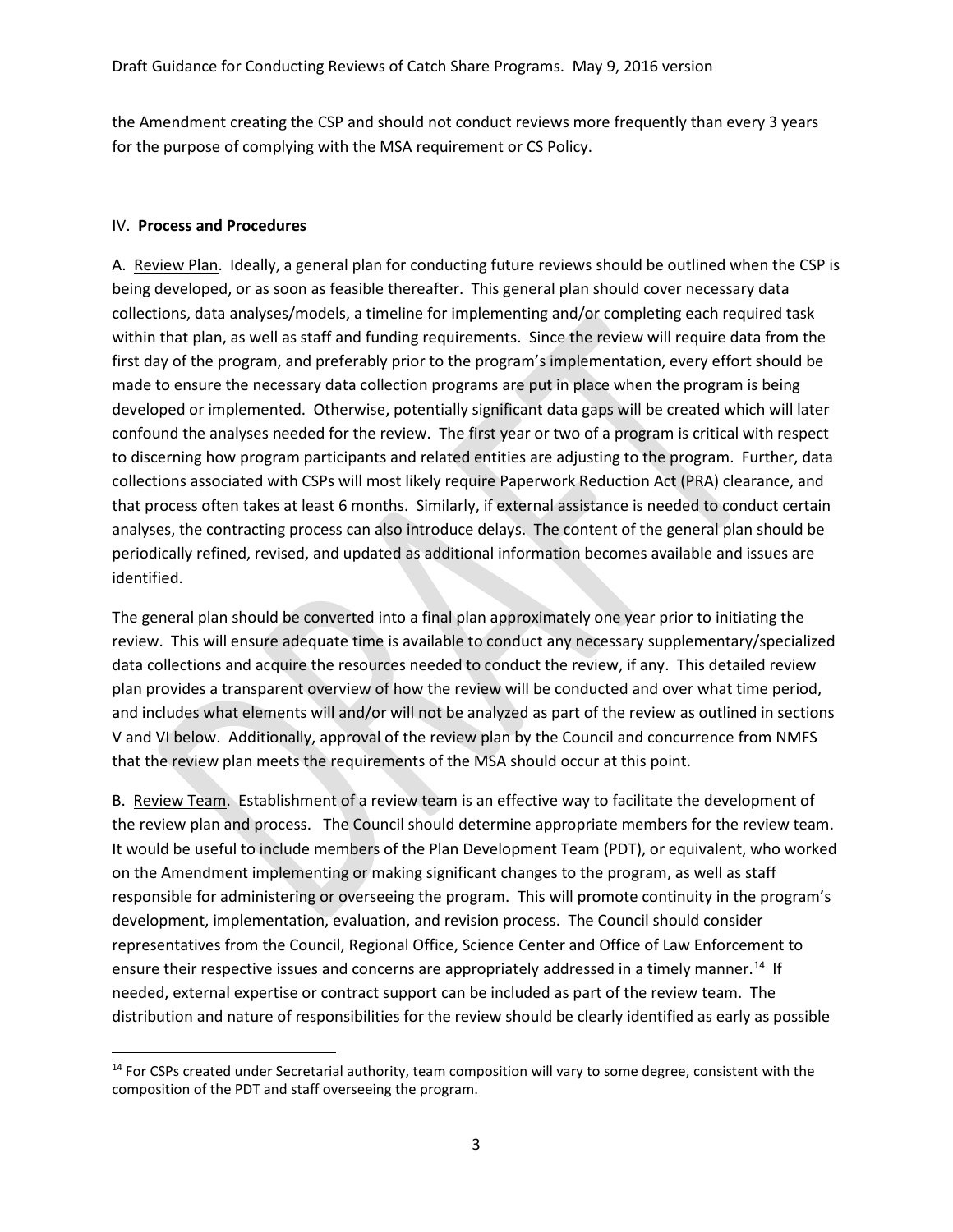in the process, with the Council determining the "lead" or "co-leads" of the review team. The distribution of appropriate staff, data management responsibilities, and analytical capabilities varies by region and Council. However, each organization should play a role and, to the extent practicable and appropriate, assume responsibilities comparable to the roles and responsibilities each assumed in the program development and implementation process.

C. Interim Reports. Regional Offices, Science Centers, and/or Councils have already developed annual or biennial reports for existing catch share programs that should be considered when completing the 5/7 year reviews. These existing annual or biennial reports can serve to refine and revise the review plan and act as important source documents for the 5/7 year review.<sup>[15](#page-3-0)</sup> Further, the annual/biennial reports could be used to identify gaps in the available data and analyses and other unforeseen issues, in turn allowing time for these gaps to be filled and issues addressed prior to the conduct of the more formal and detailed review. For example, a Stock Assessment and Fishery Evaluation (SAFE) report that adequately covers the program under review may be an additional source document for the 5/7 year review. Although interim reports should make use of standardized approaches to the extent possible, like the 5/7 year reviews, specific content is a local determination. Where possible, it is recommended that interested stakeholders, particularly program participants, be given the opportunity (formally or informally) to provide feedback on interim reports.

D. External Input. Program participants and other entities have a vested interest in program performance and the outcomes arising from program reviews. Therefore, each Council should establish a mechanism for public input that could include sharing drafts of the 5/7 year program review document with Council advisory groups (e.g., Scientific and Statistical Committees (SSCs), Advisory Panels (AP), etc.).

E. Finalizing Reviews. The 5/7 year review will be considered a Council document. The Regional Administrator (or designee) will participate in the review process as a partner in the Council process, and serve as the primary point of contact. Once the review is completed, the results would be submitted to the Council for approval and NMFS for concurrence<sup>16</sup> that the review meets the requirements of the MSA.

# **V. General Approach, Scope of Review, and Use of Standardized Approaches**

A. General Approach. The initial review will compare and analyze the fishery before and after the program's implementation, to the extent necessary data prior to the program's implementation is available. As part of the initial development of a CSP, the Council and Secretary will have conducted an analysis of the program's expected effects (i.e., an ex-ante analysis) in the National Environmental Policy

<span id="page-3-0"></span><sup>&</sup>lt;sup>15</sup> See Section I of this Guidance for examples of such reports in certain programs.

<span id="page-3-1"></span><sup>&</sup>lt;sup>16</sup> Such concurrence will likely be given at the time of Council approval as any substantive issues regarding whether the review itself meets the requirements of the MSA should have been resolved in the development of the review plan.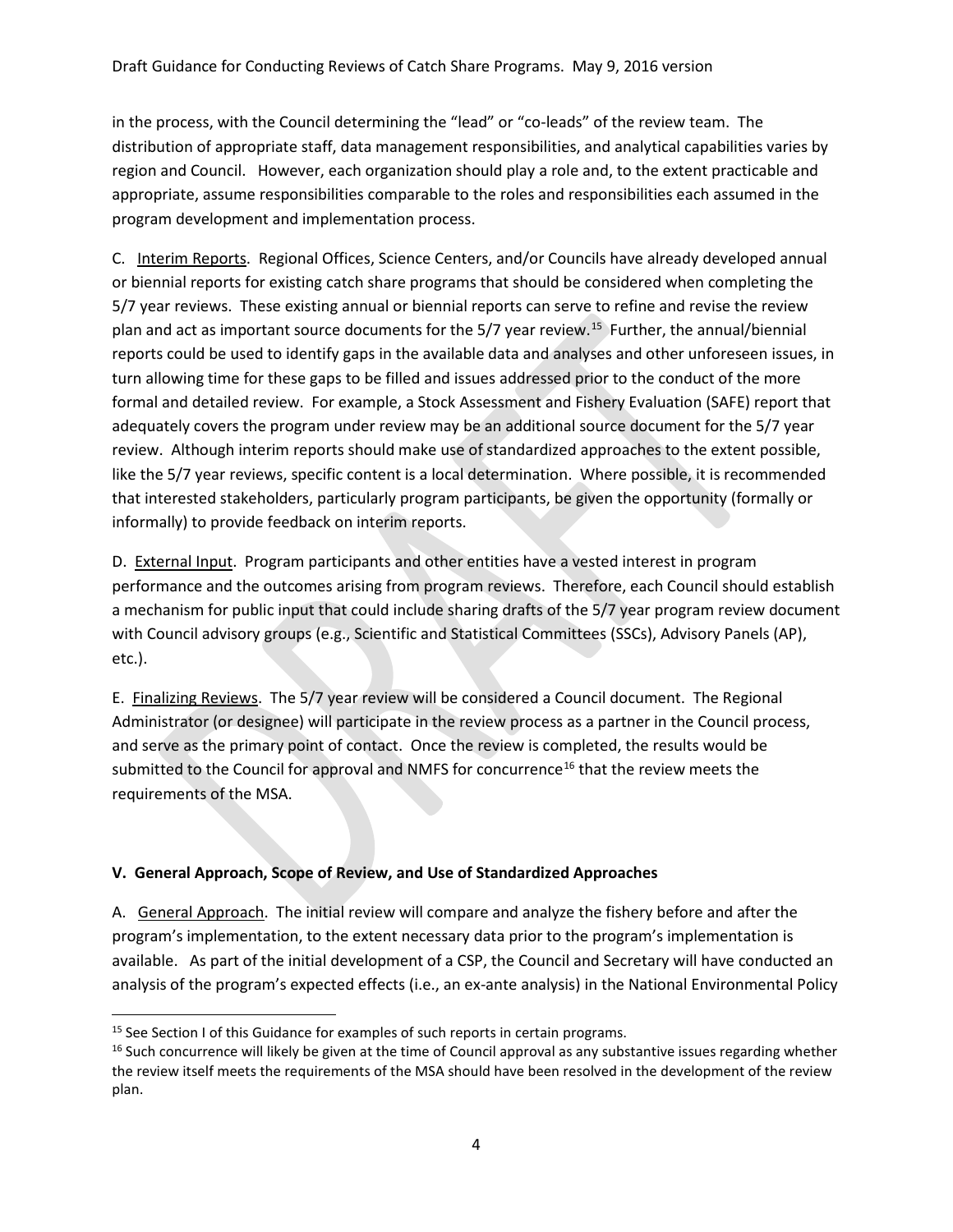Act (NEPA)/Amendment document that created the program. Like reviews of regulatory actions conducted under EO 13563<sup>[17](#page-4-0)</sup> and section 610 of the Regulatory Flexibility Act (RFA), <sup>[18](#page-4-1)</sup> a 5/7 year review of a CSP is a retrospective evaluation of an established program. Thus, rather than analyzing the program's expected effects, the task in a 5/7 year review is to describe and analyze the effects that have actually taken place since the "baseline" time period prior to the CSP's implementation, or since the program's implementation (i.e., an ex-post analysis). Therefore, Councils need to consider an appropriate baseline for comparison. A baseline period of at least 3 years is preferable, but this can be modified depending on circumstances surrounding the creation and implementation of each program.

Additional data collection programs have been implemented in conjunction with most, if not all, CSPs, so the initial 5 year review may be somewhat limited by a lack of data for the time prior to when the CSP was established. However, subsequent reviews should not be similarly hindered as, ideally, all necessary data collection programs will be in place prior to those reviews. Even if pre-program data are somewhat limited, the review should describe and analyze the changes that have taken place since the program's implementation, with a general focus on performance trends over that time rather than performance in a specific year.

The review should contain the following: 1) purpose and need of the review (discuss legal/policy requirements), 2) goals and objectives of the program, the FMP, and the MSA, 3) history of management, including a description of management prior to the program's implementation, a description of the program at the time of implementation (including enforcement, data collection, and monitoring), and any changes made since the program's implementation or the previous review (including an explanation of why those changes were made), 4) a description of biological, ecological/environmental, economic, social, and administrative environments before and since the program's implementation, 5) an analysis of the program's biological, ecological/environmental, economic, social, and administrative effects, 6) an evaluation of those effects with respect to meeting the goals and objectives (i.e., program performance), including a summary of the conclusions arising from the evaluation, 7) a summary of any unexpected effects (positive or negative) which do not fall under the program's goals and objectives, and 8) recommendations regarding potential changes to the program's structure, including the potential need for additional data collection and/or research.

The review should contain an assessment of the program's effects on net benefits to the Nation, keeping in mind that net benefits are not exclusively economic in nature. This assessment should be consistent with the Economic Guidelines for conducting cost-benefit analyses, except the baseline considered for analyses should be an appropriate number of years prior to the implementation of the CS program and not what would have been likely to occur in the absence of the CS program.<sup>[19](#page-4-2)</sup> In particular, the identification of economic costs and benefits in the review should be consistent with this guidance.

<span id="page-4-0"></span><sup>&</sup>lt;sup>17</sup> [http://www.nmfs.noaa.gov/sfa/laws\\_policies/economic\\_social/eo13563.pdf](http://www.nmfs.noaa.gov/sfa/laws_policies/economic_social/eo13563.pdf)

<span id="page-4-1"></span><sup>18</sup> [http://www.nmfs.noaa.gov/sfa/laws\\_policies/economic\\_social/rfa\\_revised\\_through\\_2010\\_jobs\\_act.pdf](http://www.nmfs.noaa.gov/sfa/laws_policies/economic_social/rfa_revised_through_2010_jobs_act.pdf)

<span id="page-4-2"></span><sup>19</sup> <http://www.nmfs.noaa.gov/op/pds/documents/01/111/01-111-05.pdf>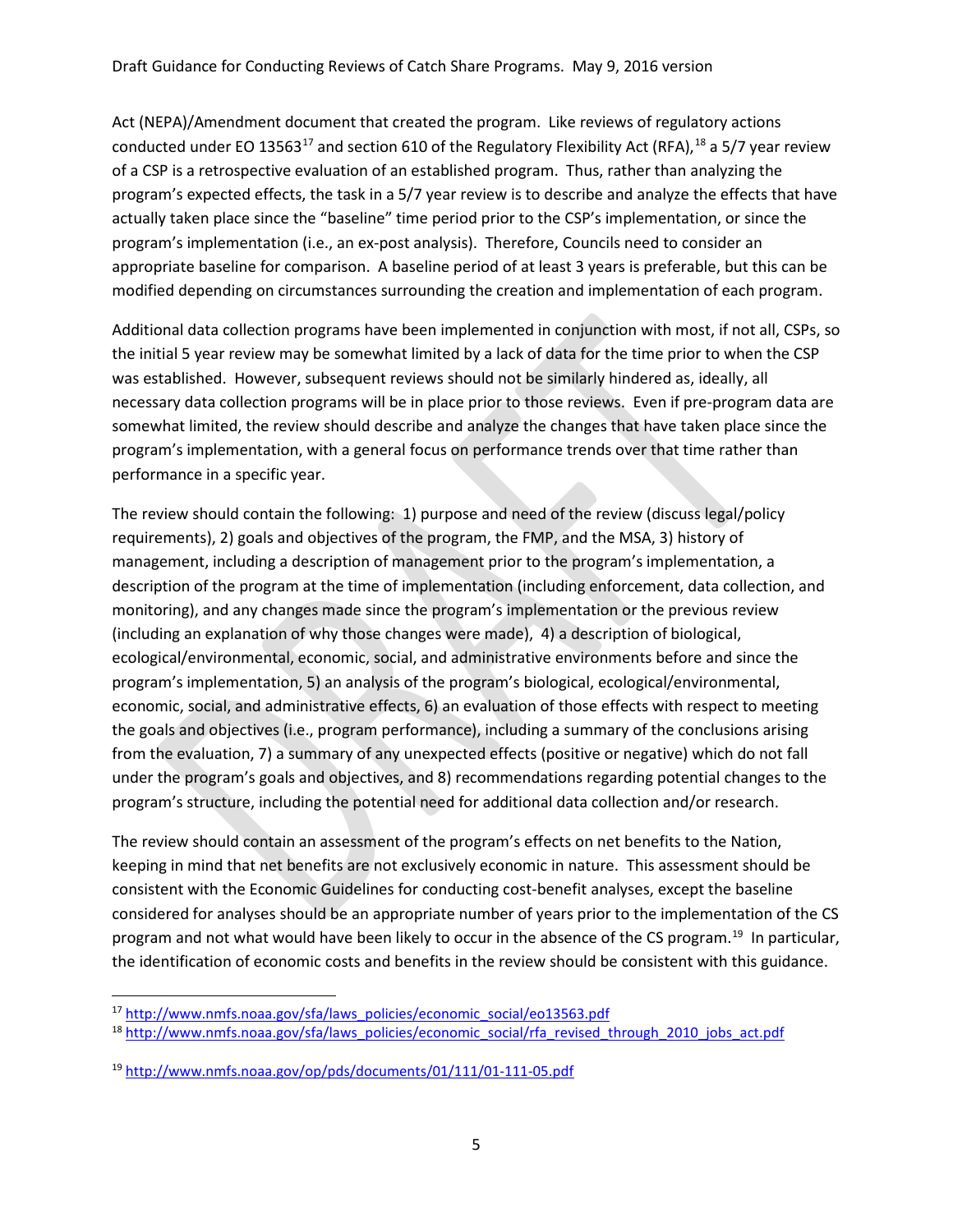For example, increases in employment and tax revenues are not economic benefits within a cost-benefit analysis. The latter is a transfer and the former is an example of an economic impact. Changes in economic impacts at the regional, state, and/or community level are also an important consideration and should be assessed as they are often of key interest to Council members and other stakeholders.

Reviews should not be restricted to a particular length. The review should contain sufficient background information to provide the reader with the necessary context for understanding the analyses contained in the review. However, for the sake of brevity, if particular information has not changed since the program was implemented or last reviewed (e.g., biology of the species), that information can be incorporated by referencing the appropriate document. In addition, if a detailed analysis of a particular component of a program or certain aspect of that component has been conducted elsewhere, the detailed analysis can be incorporated by reference. However, a summary of the findings and their implications with respect to evaluating the program's performance should be included in the review

B. Scope of Review. In general, the review should use as holistic an approach as possible given available data and resources. Interdependencies between related fisheries can generate spillover effects that may be unexpected or unintended. When this occurs and it is difficult to separate impacts from the CSP under review from impacts of other management measures, programs should be considered together. For example, the operations of vessels and associated businesses are frequently not limited to the boundaries of a specific CSP. In the Gulf of Mexico Reef Fish fishery, some species are managed within a CSP (e.g., red snapper and grouper-tilefish) while others are not (e.g., vermillion snapper, greater amberjack, grey triggerfish, etc.). Species from within and outside the CSP can be harvested on the same trip. In this case, it would be best to analyze the effects of the catch share program by analyzing the harvest of all species since the costs associated with harvesting these species cannot be separated. When evaluating a program's effects on those businesses, analyses should take into account the entirety of those operations, not just those which take place within the program's bounds. Councils should determine if analyzing the CSP alone will likely mischaracterize the program's performance, and the effects on human communities, fish stocks, and the ecosystem. In instances where two or more CSPs are found to have significant interdependencies, joint program reviews would lead to a more holistic approach and thus more accurate analysis, as well as reduce administrative costs associated with the conduct of these reviews. However, if the CSPs were established in different years, a joint initial review may not be feasible, particularly if they were established more than 5 years apart. Thus, joint reviews are more likely for subsequent rather than initial reviews.

In addition, in cases with significant interdependencies or spillover effects between programs, the review could also consider whether the current scope of the program is still preferable to other alternatives. For example, interdependencies between programs may interfere with and possibly preclude achieving the goals and objectives of each program. These issues would be particularly acute in situations where there is significant overlap in the vessels and businesses that participate in multiple programs. Examples of potential changes that could be considered include adding or removing species or gear types from a program, merging separate CSPs, or reallocating species or gears across CSPs.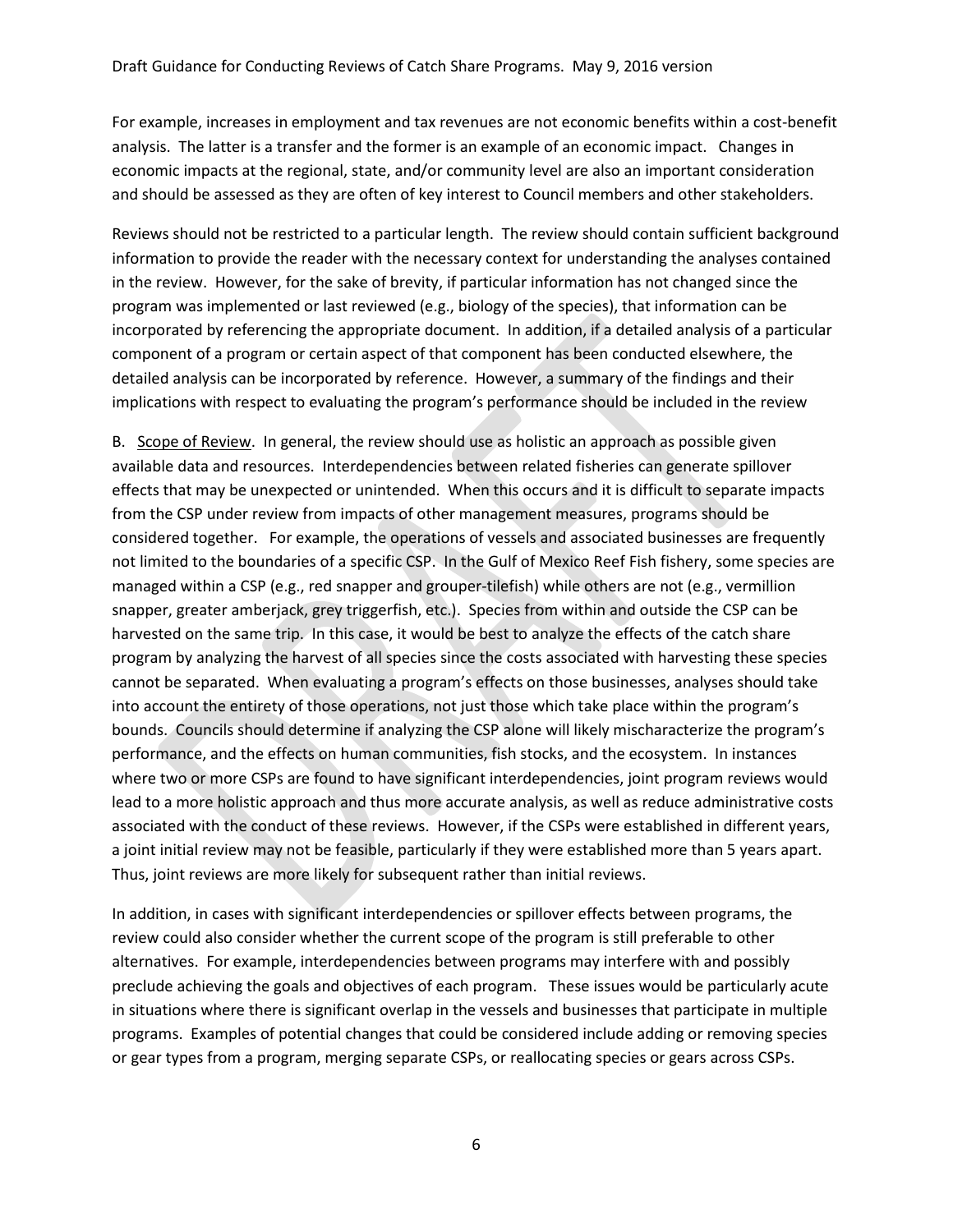C. Use of Standardized Approaches. When describing current conditions, changes since the baseline period, analyzing the effects of the program, and evaluating program performance, the review should make use of standardized performance indicators or metrics developed at the national level, to the extent possible. Reviews could also make use of additional indicators that may have been developed at the regional level and properly vetted by an appropriate scientific body (e.g., Science Center, Scientific and Statistical Committee, etc.). <sup>[20](#page-6-0)</sup>

For example, with respect to biological conditions and effects, the reviews should make use of information contained in the most recent stock assessments. Additional information on other key biological indicators will also likely be necessary, depending on the program's goals and objectives (e.g., changes in bycatch, discard mortality, etc.). This information can be obtained from stock assessment reports, observer program reports, SAFE reports, and other sources.

When describing economic and social conditions and analyzing economic and social effects, reviews should make use of the NMFS Office of Science and Technology's (S/T) economic and social performance indicators to the extent possible.<sup>[21](#page-6-1)</sup> Brinson and Thunberg (2013) demonstrate how many of the economic indicators can be used to evaluate CSP performance.<sup>22</sup> As they were attempting to compare performance across multiple CSPs, their analysis was limited to using indicators for which estimates were available across those CSPs. Walden, et al. (2014) subsequently demonstrated how to measure multi-factor productivity changes in CSPs.<sup>[23](#page-6-3)</sup> Further, although Holland et al. (2014) indicates that sufficient data on the prices of Quota Shares (QS) and Quota Pounds (QP) are not available for every program,<sup>[24](#page-6-4)</sup> a 5/7 year review should contain an analysis of trends in these indicators when sufficient data are available.<sup>25</sup> The QS price reflects expected economic profits in the long-term while the QP price reflects expected economic profits in the short-term. Both are critical to assessing the program's economic effects on participants, particularly if current data are insufficient to directly estimate net revenue or economic profits. Trends in these prices could be related to multiple components of the CSP and numerous other factors external to the program.

Although some of S/T's indicators are not purely economic or social in nature (e.g., catch and landings, effort, cost recovery, etc.), they should still be used where appropriate. Also, the suite of economic and social performance indicators for CSPs is still under development and so the review team should check for updates during the review process.  $26$  If quantitative estimates of particular indicators are not available, a qualitative assessment is acceptable.

<span id="page-6-0"></span> <sup>20</sup> <http://nefsc.noaa.gov/read/socialsci/pdf/publications/IIFET2010-PMC-PPDS-AK-revised%20gfish%20list.pdf>

<span id="page-6-1"></span><sup>21</sup> <http://www.st.nmfs.noaa.gov/economics/fisheries/commercial/catch-share-program/indicators-definition/>

<span id="page-6-2"></span><sup>22</sup> <http://www.st.nmfs.noaa.gov/economics/fisheries/commercial/catch-share-program/index>

<span id="page-6-3"></span><sup>23</sup> <http://spo.nmfs.noaa.gov/tm/TM146.pdf>

<span id="page-6-4"></span><sup>24</sup> <http://spo.nmfs.noaa.gov/tm/TM145.pdf>

<span id="page-6-5"></span><sup>&</sup>lt;sup>25</sup> QS refers to the long-term catch privileges generally denominated as shares of the total allowable catch (TAC) for a species, area, and/or fishery sector and QP refers to the annual form of quota in a CSP.<br><sup>26</sup> Se[e http://www.st.nmfs.noaa.gov/economics/fisheries/commercial/catch-share-program/indicators-definition/](http://www.st.nmfs.noaa.gov/economics/fisheries/commercial/catch-share-program/indicators-definition/)

<span id="page-6-6"></span>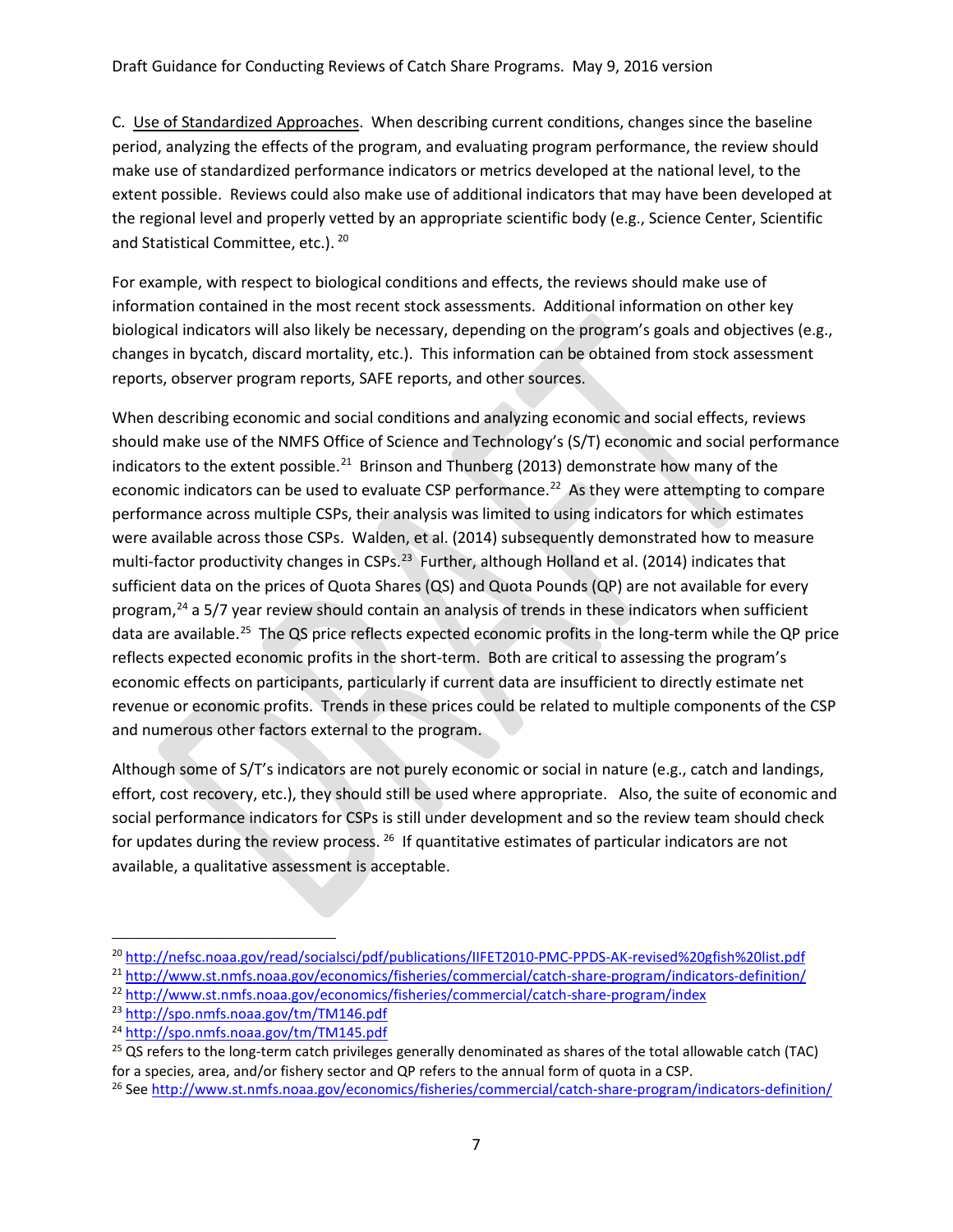S/T's social indicators for CSPs are not as developed across all regions as the economic indicators. As an alternative or in addition to using the social indicators for CSPs, when analyzing effects on communities per National Standard 8, analysts should adapt the social indicators developed by Jepson and Colburn (2013) to assess community vulnerability, resilience, and dependency on the CSP to the extent possible.[27](#page-7-0) In addition, the description of social conditions and analysis of social effects should cover safety at sea,<sup>[28](#page-7-1),[29](#page-7-2)</sup> consistent with National Standard 10. It is recommended the review team consult with the National Institute for Occupational Safety and Health's (NIOSH) Alaska Pacific Office on issues related to safety related data and analyses.<sup>30</sup> NIOSH provided data that contributed to the analysis of safety at sea in the Gulf of Mexico Red Snapper 5-year review and conducted the analyses for the 5-year reviews of the Amendment 80 and Crab Rationalization CSPs in the North Pacific.

Finally, reviews should analyze changes in concentration using the Herfindahl–Hirschman Index (HHI), as prescribed by the joint guidance from the Department of Justice and Federal Trade Commission,<sup>[31](#page-7-4)</sup> and distributional changes (e.g., revenue, landings, QS, QP, etc.) using the Gini coefficient, consistent with S/T's performance indicators. The analysis of distributional effects should also examine whether small entities have been disproportionately affected relative to large entities, consistent with the RFA and the CS Policy.

## **VI. Describing and Analyzing Program Performance**

As outlined in the MSA, the purpose of the review is to evaluate whether the CS program is meeting its goals and objectives and the goals of the MSA. Based on the outcome of the review, the goals and objectives of the CS program may need to be revised through a subsequent action. In order to properly describe and analyze a CSP's performance relevant to the goals of the program and the MSA, the 5/7 year review must address the components identified in the CS program's goals and objectives and the following key design components included in MSA 303A: A) goals and objectives, B) allocations, C) eligibility, D) transferability, E) Annual Catch Limits (ACLs) and Accountability Measures (AMs), F) accumulation limits/caps, G) cost recovery, H) data collection/reporting, monitoring, and enforcement, I) duration, J) new entrants, and K) auctions and royalties. If a component is determined not applicable for review, the Council should document in its final plan for the review its rationale for not conducting a more formalized analysis of the component. Such documentation is necessary to produce a strong

<span id="page-7-0"></span> <sup>27</sup> <http://www.st.nmfs.noaa.gov/humandimensions/social-indicators/index>

<span id="page-7-1"></span><sup>&</sup>lt;sup>28</sup> Changes in safety at sea can also be covered in the description of economic conditions and analysis of economic effects.

<span id="page-7-2"></span><sup>&</sup>lt;sup>29</sup> Guidance on Fishing Vessel Risk Assessments and Accounting for Safety at Sea in Fishery Management Design. U.S. Dept. of Commer., NOAA. NOAA Technical Memorandum NMFS-OSF-2, 57 p., available at: [fisheries.noaa.gov/sfa/publications/technical-memos/nmfs\\_osf\\_tm2.pdf](http://www.fisheries.noaa.gov/sfa/publications/technical-memos/nmfs_osf_tm2.pdf)

<span id="page-7-3"></span><sup>&</sup>lt;sup>30</sup> Requests for data and analytical assistance should be sent to Jennifer Lincoln, PhD, APO Director, at [jlincoln@cdc.gov](mailto:jlincoln@cdc.gov)

<span id="page-7-4"></span><sup>31</sup> <http://www.justice.gov/atr/public/guidelines/hmg-2010.html>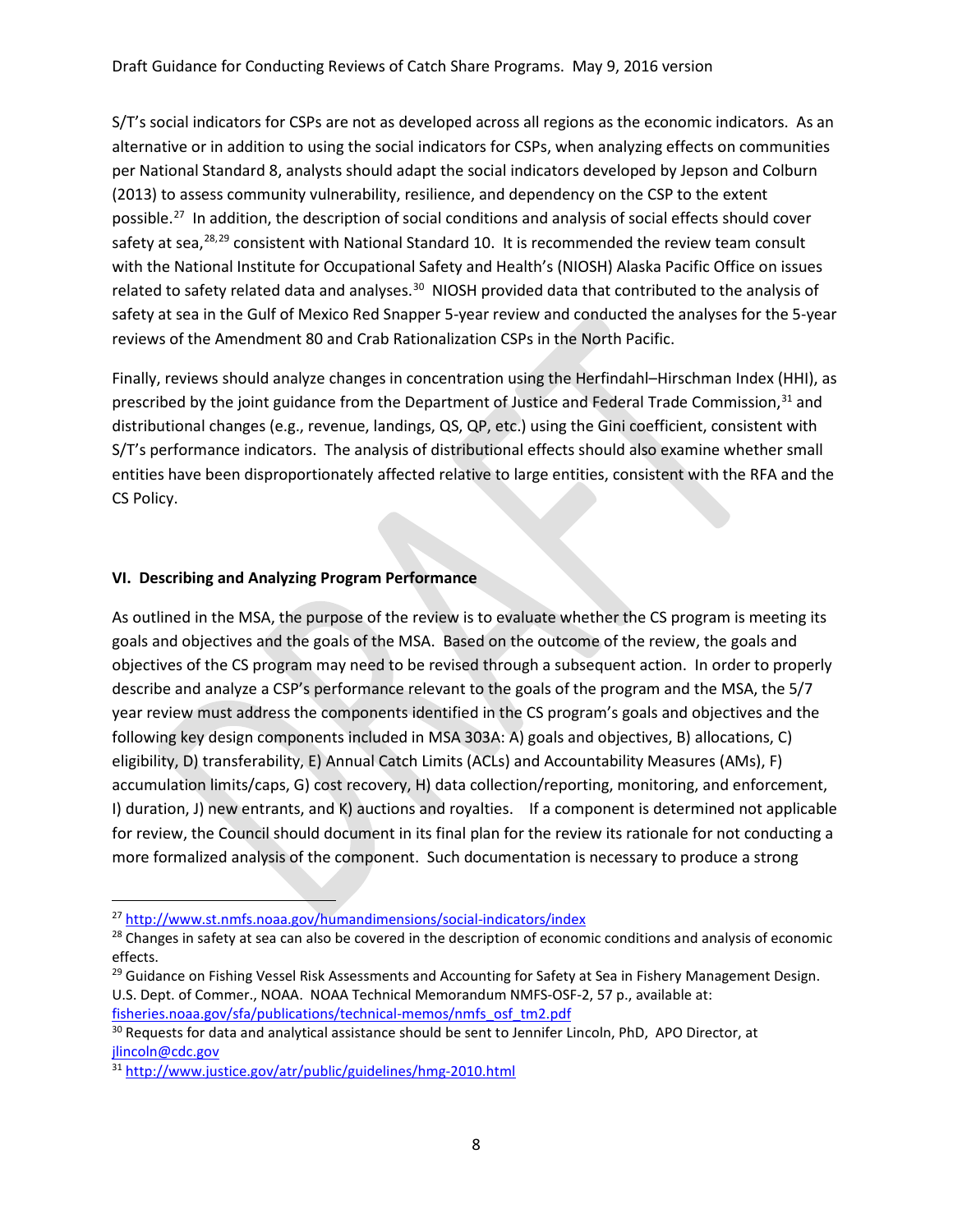record demonstrating that the component has been at least initially considered. Further, if a particular component of a program is the subject of a current management action, that component does not need to be addressed in a detailed manner within the review. A summary containing a description of, rationale for, and current status of the management action is sufficient.

A. Goals and Objectives. According to Section 303A(c)(1)(G) of the MSA, a primary goal of the review is to determine whether and to what degree the goals of the program and the Act have been met due to implementation of the program. The CS Policy indicates it is necessary to examine objectives as well, including those of the FMP (see p. iii and p. 7). Thus, the goals and objectives in this case include those identified in the implementing Amendment, the FMP, the CS Policy, and the MSA, particularly those specific to LAPPs, though the primary focus should be on those identified in the implementing Amendment.

In addition, the goals and objectives of the Amendment and FMP should be evaluated with respect to whether they are clear, measurable (at least qualitatively<sup>32</sup>), achievable (i.e., are two or more objectives mutually exclusive?), and still appropriate under the current circumstances. Fishery performance changes over time, and for other reasons than the effects of the program or other management measures. Such changes should be taken into account when evaluating the efficacy of the original goals and objectives. If certain goals and objectives are found not to be clear, measurable, achievable, and/or still appropriate, the review should note any deficiencies, recommend specific revisions, deletions, or additions and provide a rationale for each recommendation.

When a goal or objective is found to be unclear, the review team should seek clarification from Council members or members of NMFS leadership directly involved with the program's development. If this approach proves unsuccessful, the review team should make its best attempt to interpret the Council's or NMFS' intent in each case rather than not address it. A common example of an unclear goal or objective is when an objective is stated in the form of an action that was taken in the Amendment (e.g., allocate a portion of the total available scallop harvest to the general category scallop fishery). The action is not the objective but rather the tool used to achieve that objective. The team should make its best effort to discern what that action was meant to achieve using the identified approaches.

Another complication review teams are likely to encounter is the lack of specific performance standards to evaluate whether, or to what extent, the goals and objectives have been met. For example, a Council may have indicated that a goal of the program is to reduce overcapacity. Such a goal tells the review team the direction of the desired change in overcapacity, but not the magnitude of the desired change. If the Council actually meant to indicate that their goal was to eliminate overcapacity, then the goal needs to be clarified. If it has a particular target level of reduction in mind, or alternatively a particular level of harvesting capacity, then that level should be stated explicitly in the FMP. Thus, one specific purpose of the reviews is to encourage Councils and NMFS to clearly identify specific performance

<span id="page-8-0"></span> $32$  For example, qualitative objectives that provide a direction of the desired change may be used when quantitative objectives that provide explicit details on the magnitude of the change are not possible.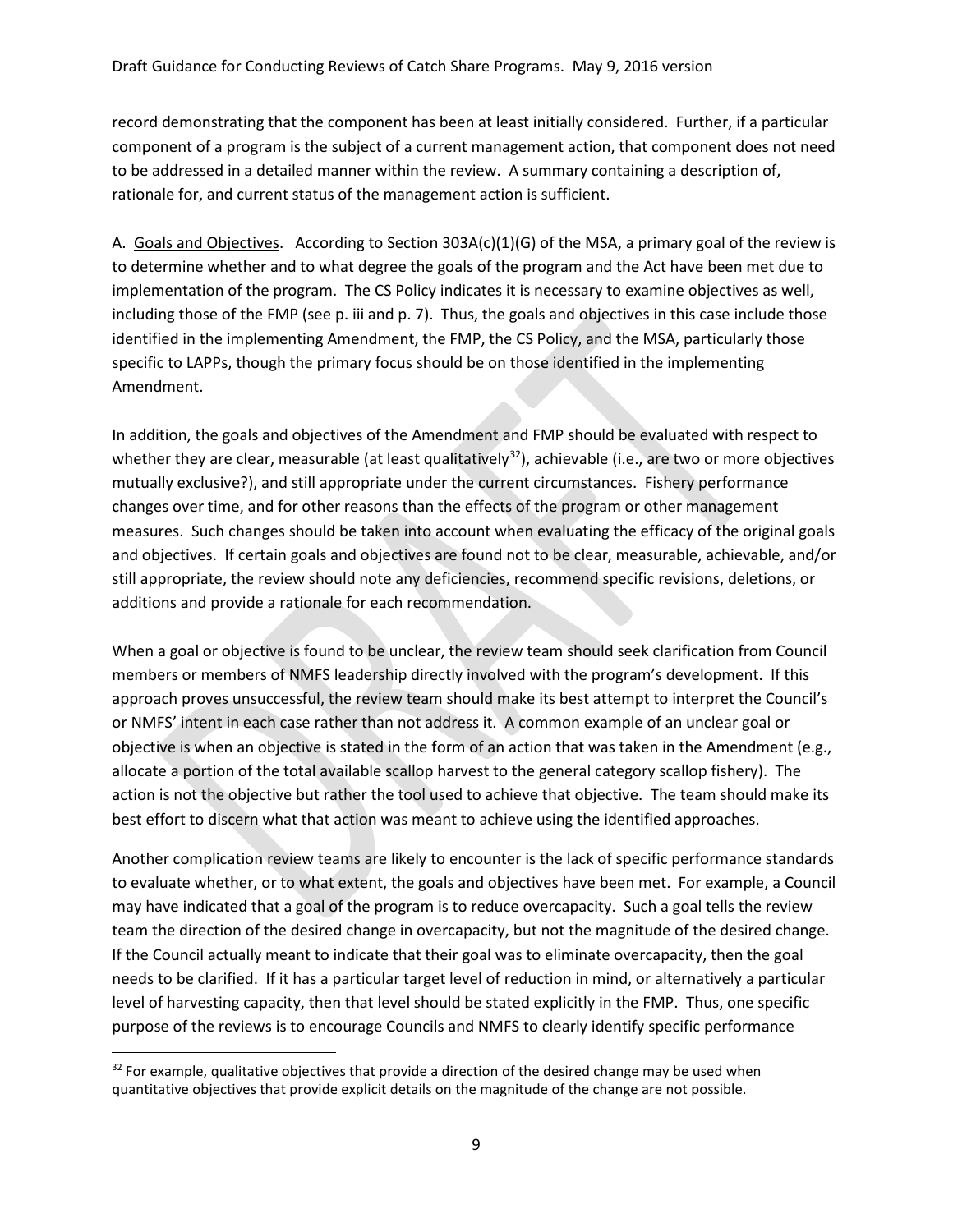standards that can be used in assessing whether, or to what extent, the goals and objectives have been met.

If the program is performing as expected at the time of implementation, then the various goals and objectives either should have been achieved or substantial progress should have been made towards achieving them. If the analysis concludes otherwise, such conclusions may serve as the basis for recommending changes to the program. If the review determines there are numerous and serious problems with the existing program that likely cannot be solved by modifying the existing program, it is recommended that the Council evaluate whether the CSP's current form is still preferable to other alternatives, and consider if the program should be continued or eliminated.

B. Allocations. Section 303A(c)(5) of the MSA requires initial allocations to be fair and equitable under all LAPPs. Further, according to the CS Policy, CSP reviews should examine existing allocations and evaluate whether the existing allocations are those that maximize net benefits to the Nation, including potential economic, environmental, public health and safety, and other advantages, distributive impacts, and equity, consistent with National Standard 1 and EO 12866. Specifically, the CS Policy states: "For all fishery management programs, including catch shares, the underlying harvest allocations to specific fishery sectors (e.g., commercial and recreational) should be revisited on a regular basis, and the basis for the allocation should include consideration of conservation, economic, and social criteria used in specifying optimum yield and in furtherance of the goals of the underlying FMP." The CS Policy also states, "in existing catch share programs, this evaluation of allocations should be part of the MSAmandated 5-year review." Further, "if the underlying allocation between sectors for a given fishery has not been reviewed by the Council since a LAP was initially approved, the Council should include such an assessment as part of its 5-year review unless there are compelling reasons not to do so. The mandatory 5-year review for each LAP is an appropriate time for a review and assessment of a given fishery's allocations since the fishery should have benefited significantly during its extended period of management under the LAP."<sup>[33](#page-9-0)</sup> (emphasis added)

Thus, the allocations to be reviewed according to the CS Policy include the allocations between entities within the program, the allocations between sectors (e.g., gear types) within the program, and the allocations between the commercial and recreational sectors in instances where both sectors harvest the species covered by the CSP. In the analysis and evaluation of allocations between entities, existing caps/limits on QS and QP should be explicitly taken into account. Thus, any recommendations to change those allocations should consider the potential for entities to exceed the existing caps/limits on QS and QP under an alternative allocation and, in turn, the possibility they would be forced to divest under a different allocation or the existing caps/limits need to be reconsidered.

In 2016, NMFS finalized the Fisheries Allocation Review Policy (ADD LINK). This policy outlines a decision by the Council Coordination Committee for each Council to identify appropriate triggers for all FMPs with explicit allocations. If the 5/7 year review is identified as a trigger for a catch share program, then

<span id="page-9-0"></span><sup>&</sup>lt;sup>33</sup> A LAP is a limited access privilege.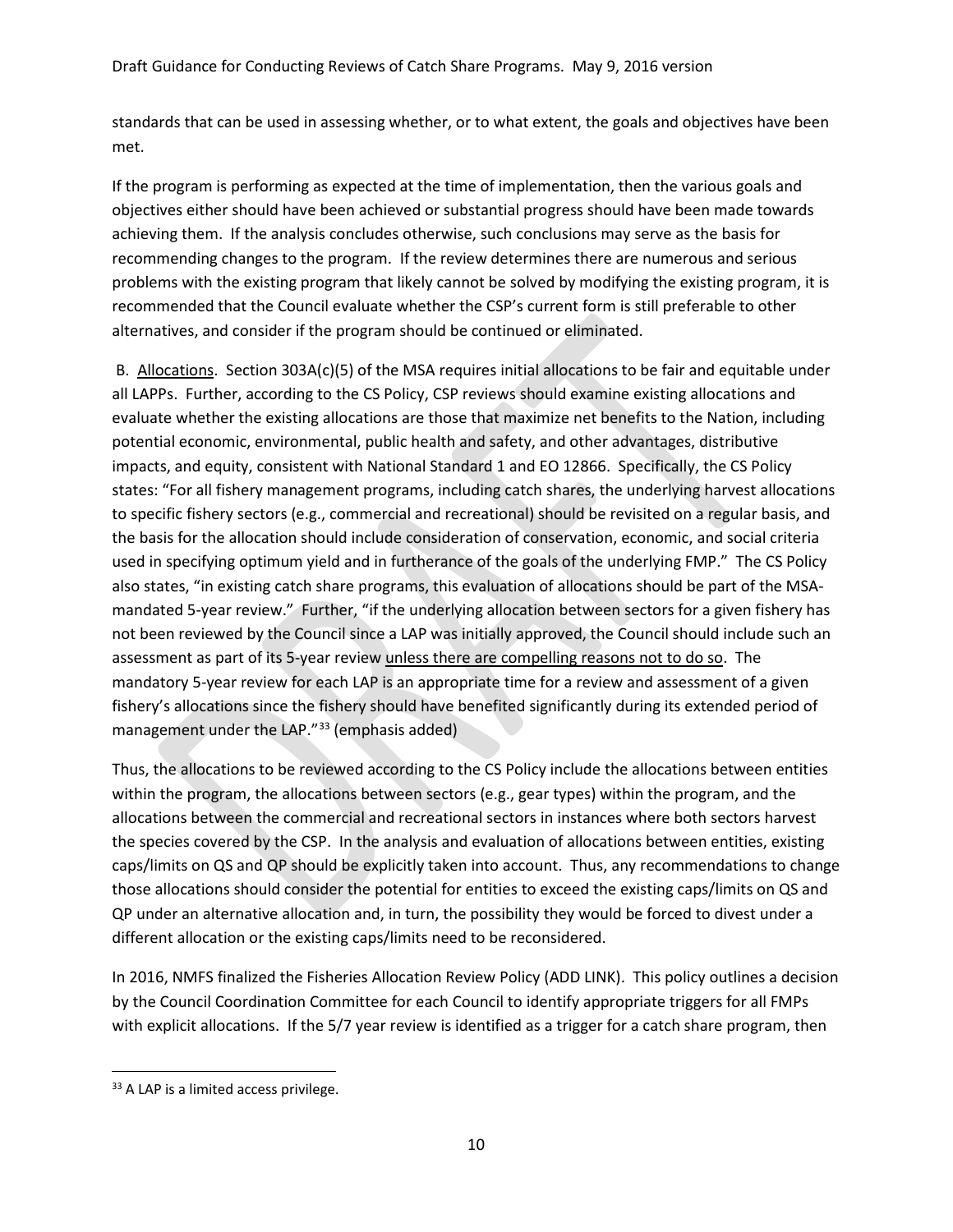the allocations for that program should be reviewed during the 5/7 year reviews. However, if an alternative trigger has been chosen for a catch share program (public input, performance based or some other time based), the Council should note this, and discuss their method for determining if the identified trigger has been met. If the identified trigger has not been met, a full analysis of allocation is not necessary.

Because an evaluation of allocations between sectors as well as entities in the program may require considerable time and resources, and is expected to be analytically complex, it may be appropriate to conduct the detailed analysis separately from the other components of the review. As stated in Section V, part A, of this guidance, the detailed analysis can be incorporated by reference and the review need only contain a summary of the analytical findings and a discussion of their implications with respect to evaluating the program's performance. In addition, if the underlying allocation between sectors is the subject of a current management action, that would be a compelling reason not to address it in the 5/7 year review. As stated in Section V, part A, of this guidance, a summary containing a description of, rationale for, and current status of the management action is sufficient for this review. Other compelling reasons may exist for not addressing the underlying allocation between sectors, but would need to be determined on a case by case basis.

C. Eligibility. Section 303A(c)(1)(D) of the MSA indicates that eligibility requirements must be established for LAPPs. Reviews should evaluate eligibility requirements regarding who is allowed to hold QS or QP (e.g., U.S. citizenship, owner on board provisions, etc.). The review may determine that certain restrictions on eligibility are inhibiting or precluding the achievement of certain objectives and thus may recommend these restrictions be relaxed or eliminated. The review may also indicate that additional restrictions are necessary to achieve particular objectives.

When analyzing the program's economic and social effects, if resources are available, it could be useful to also assess the effects on "historical" participants who were previously but are no longer involved in the fishery or program (i.e., prior to the program's implementation or the last review). If resources allow, a survey to assess current and historical participants' satisfaction with the program and changes in their well-being would be useful in understanding why the historical participants no longer participate and could clarify the program's social and economic effects, and its performance.

D. Transferability. Section 303A(c)(7) of the MSA requires a policy and criteria for the transferability of privileges be established in LAPPs. All existing CSPs in the United States allow for at least some transferability of QS or QP. Transferability is generally thought to improve technical efficiency and thus aid in achieving economic efficiency in a fishery, consistent with National Standard 5. Therefore, restrictions on transferability are thought to result in technical and economic inefficiency. However, economic efficiency is not a CSP's only objective. Restrictions on transferability may serve to meet other objectives, such as equity, per National Standard 4, providing for the sustained participation of and minimizing adverse economic effects on fishing communities, per National Standard 8, or reducing adverse effects on particular types of habitat (e.g., Essential Fish Habitat). The review should determine whether existing transferability provisions are conducive to achieving the specified objectives, keeping in mind that trade-offs often exist between objectives.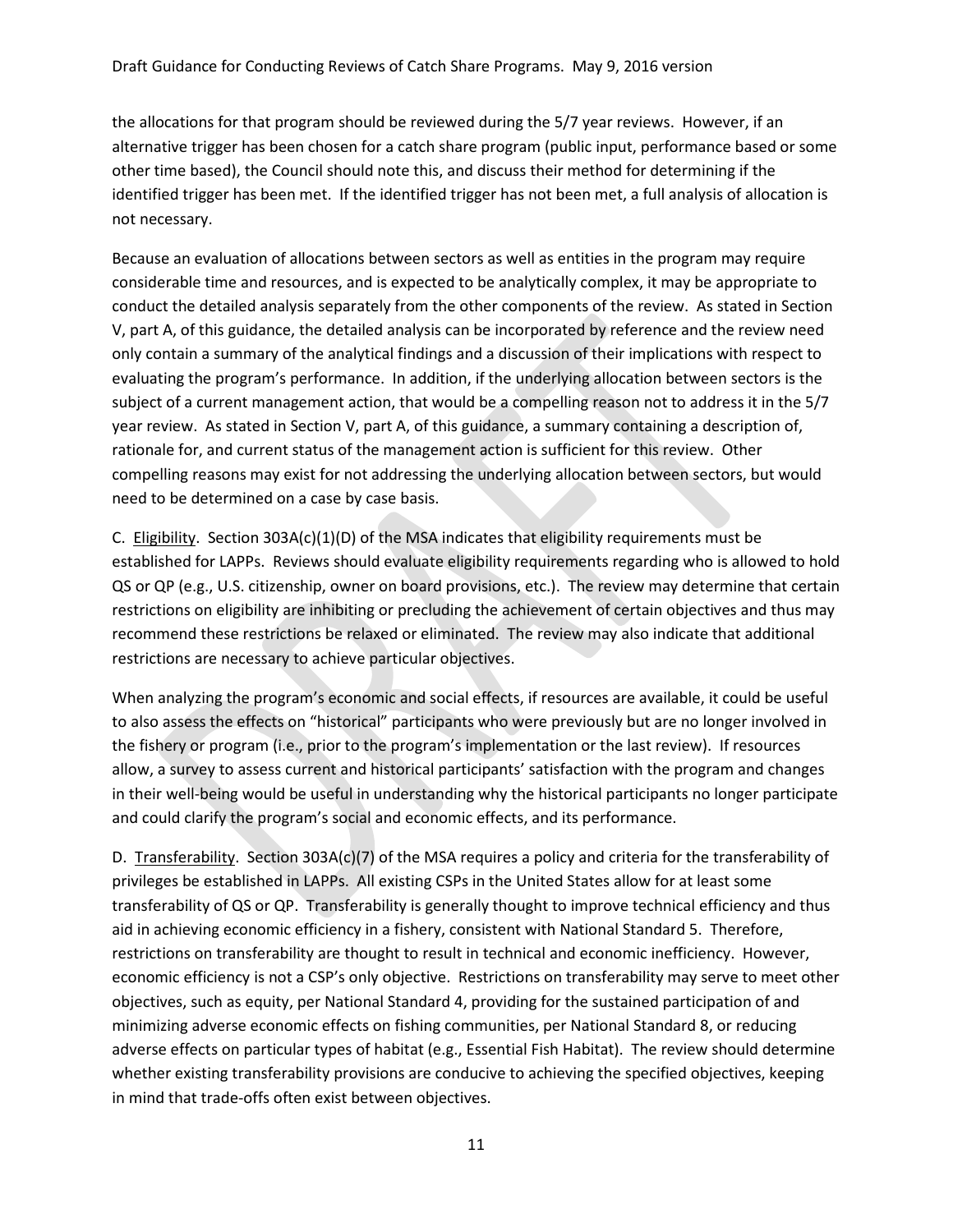E. ACL/AM/Quota performance. Except for stocks with annual life cycles and those managed under international agreements, all stocks potentially managed by CSPs should have ACLs and AMs, per section 303(a)(15) of the MSA. Because CSPs typically serve as an AM for these stocks, reviews should discuss whether the program has helped to keep harvests/landings within the applicable limit(s). If overages have occurred, the frequency and magnitude of such overages should be discussed along with an analysis of why they occurred. The review should also describe and analyze changes in the status of all stocks within the CSP. Specific attention should also be paid to the performance standards for ACLs and AMs contained in the NS1 guidelines (see CFR 600.310(g)(4)). In addition, the review should assess changes in bycatch and discard mortality to determine whether the program is minimizing bycatch to the extent practicable, consistent with National Standard 9. The review should also analyze whether the program is encouraging full utilization of the available ACL, TAC, or quota. If full utilization is not taking place, the review should assess why this is the case. Full utilization of the ACL, TAC, or quota should not be confused with achieving OY, which involves the consideration of many other factors, or utilization of available harvesting capacity, since harvesting capacity is not determined by the available ACL, TAC, or quota.

F. Accumulation limits/caps. Section 303A(c)(5)(D) of the MSA requires Councils and NMFS to establish appropriate limits or caps to prevent the excessive accumulation of harvesting privileges. The accumulation of excessive shares is thought to potentially create market power in the product market, input markets (e.g., gear, bait, labor, etc.), and/or the markets for QS and QP. Market power creates economic inefficiency, contrary to National Standard 5. Even if market power is not created, excessive shares are also to be avoided for equity/distributional reasons, consistent with National Standard 4, National Standard 8, and section 303A(c)(5)(D)(ii) of the MSA. Reviews should analyze and evaluate the equity/distributional impacts of existing caps and the impacts those caps have had on the creation of market power by affected entities.

In addition, Holliday and Anderson (2007) indicate that a primary concern with accumulation limits and caps is their ability to prevent firms from being technically efficient (i.e., firms could produce more output with their current inputs, or they could use less inputs to product their current output). Technical inefficiency would in turn prevent firms from fully utilizing existing economies of scale and producing at the minimum average cost per unit of harvest (i.e., firms are also productively inefficient). Because caps on QS do not necessarily limit a firm's production in a given year, and QS owners can purchase additional QP, this concern primarily applies to caps or limits on QP. Reviews should analyze whether and to what extent QP caps or limits have generated technical inefficiency for firms operating in a CSP.

As with allocations, an analysis of market power is expected to be analytically complex and therefore may require considerable time and resources. Thus, it may be appropriate to conduct the detailed analysis separately from the other components of the review. In that case, the review need only contain a summary of the analytical findings and a discussion of their implications with respect to evaluating the program's performance. An analysis of market power in the Mid-Atlantic Surf Clam/Ocean Quahog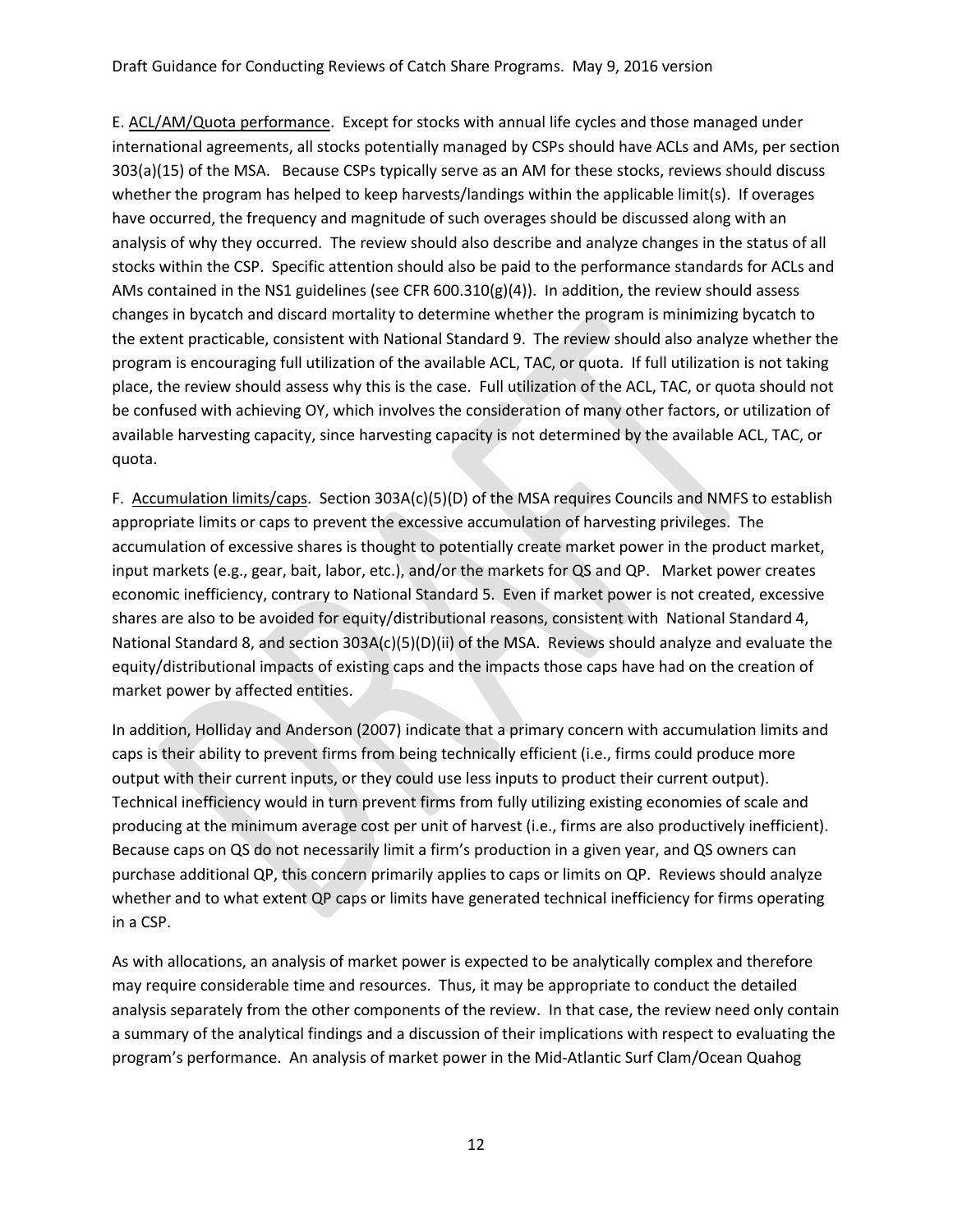Individual Transferable Quota (ITQ) program has already been conducted<sup>[34](#page-12-0)</sup> and was the subject of a review by the Center for Independent Experts (CIE).<sup>35</sup> An analysis using the same approach has also been conducted for the Northeast Multispecies Sectors program,<sup>[36](#page-12-2)</sup> which was also reviewed by the CIE.<sup>[37](#page-12-3)</sup> However, the conclusions of the two CIE reviews differ with respect to the appropriateness of the approach and data used to reach the conclusions and recommendations in the respective analyses. Analysts are advised to take into account the concerns and deficiencies noted in the CIE review of the analysis for the Sectors program when conducting market power analyses.

Further, the review should explicitly address whether existing data collection and monitoring programs are sufficient to accurately determine each entity's ownership level and thus whether entities are exceeding the existing caps. The review should also address whether the caps are being applied at the appropriate levels to ensure they are serving their intended purpose. Because caps typically apply to all "persons" or "entities," the review team should determine whether "persons" and "entities" are being identified in the program in a manner consistent with the Council's intent and other agency practices and guidance (e.g., accounting for affiliation, consistent with the Small Business Administration's regulations, where practicable). For example, if the caps are being applied in a manner that precludes the estimation of an appropriate HHI or Gini coefficient, that should be noted and addressed in the review.

One of the anticipated effects of limits and caps is to limit the degree of consolidation within the fleet. Consolidation would typically be expected to result in a reduction in capacity and overcapacity, which is a goal of most CSPs. Analyses of changes in capacity and overcapacity should be conducted in a manner consistent with the terminology and methods outlined in NMFS' National Plan of Action for the Management of Fishing Capacity.<sup>[38](#page-12-4)</sup>

G. Cost Recovery. The review should discuss whether a cost recovery program is in place, per Section 303A(e) of the MSA, the cost recovery fee percentage, any changes to the fee, and the amount of fees collected on an annual basis. According to the CS Policy, "Incremental government costs for management, data collection and analysis, and enforcement of limited access privilege programs shall be recovered from participants as required by the MSA." The review should determine whether the program is assessing fees in a manner such that all incremental costs are included in the assessment, whether the collected fees cover all incremental costs (i.e., does the 3% cap imposed by MSA preclude collecting fees to cover all incremental costs?), and evaluate the current economic effect of these fees on program participants (e.g., what is the reduction in gross revenue, net revenue, or profits on average per participants?). Any compliance or enforcement issues related to cost recovery should also be

<span id="page-12-0"></span><sup>&</sup>lt;sup>34</sup> [http://www.nefsc.noaa.gov/read/socialsci/pdf/SCOQ\\_ITQ\\_Exc\\_Share\\_Rec\\_2011-05-03.pdf](http://www.nefsc.noaa.gov/read/socialsci/pdf/SCOQ_ITQ_Exc_Share_Rec_2011-05-03.pdf)

<span id="page-12-1"></span><sup>35</sup> [http://www.nefsc.noaa.gov/read/socialsci/pdf/CIE\\_report\\_final.pdf](http://www.nefsc.noaa.gov/read/socialsci/pdf/CIE_report_final.pdf)

<span id="page-12-2"></span><sup>36</sup> [http://www.nefmc.org/nemulti/planamen/Amend%2018/compass\\_lexecon/NEMFC%20Report%20Final.pdf](http://www.nefmc.org/nemulti/planamen/Amend%2018/compass_lexecon/NEMFC%20Report%20Final.pdf)

<span id="page-12-3"></span><sup>37</sup> http://s3.amazonaws.com/nefmc.org/6a CL-peer-review-reports.pdf

<span id="page-12-4"></span><sup>38</sup> <http://www.nmfs.noaa.gov/op/pds/documents/01/113/01-113-01.pdf>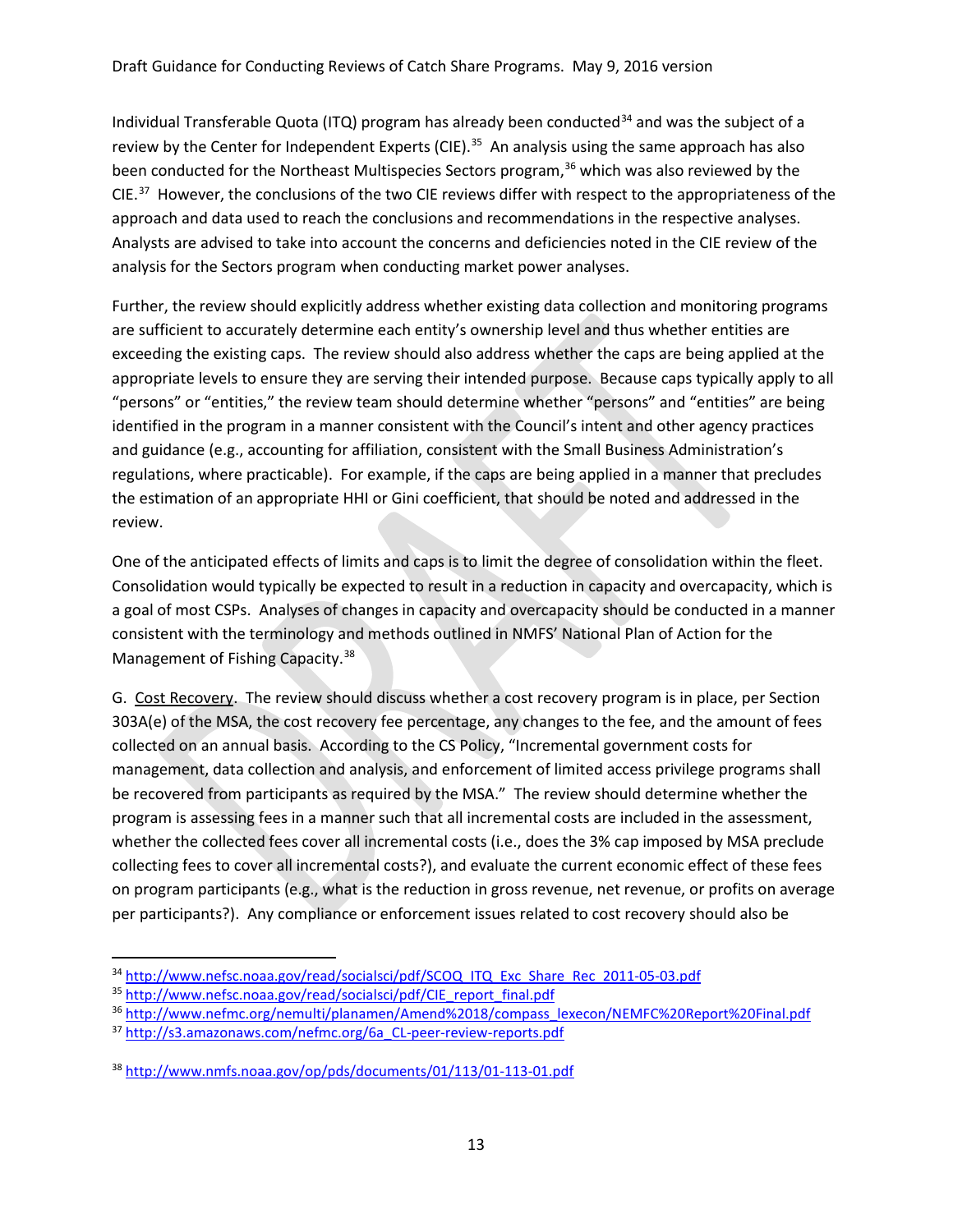discussed. If the program does not include cost recovery, the review should include an explanation of that decision along with a discussion of plans to develop such a program in the future, where applicable.

H. Data Collection/Reporting, Monitoring, and Enforcement. According to Section 303A(c)(1)(H) of the MSA, each LAPP must include "an effective system for enforcement, monitoring, and management of the program, including the use of observers or electronic monitoring systems." Thus, the review should contain a description and assessment of the existing data collection, monitoring, and enforcement programs (e.g., observers, logbooks, economic data reporting, etc.), including a discussion of any changes since the CSP's implementation or the previous review. Specific attention should be paid to assessing whether the existing programs are sufficient to accurately and thoroughly assess the program's performance relative to the various goals and objectives.

Important data gaps or deficiencies, including gaps in the ability to validate collected data, should be identified and recommendations provided for how to fill those gaps or correct any deficiencies. Cost estimates for filling any gaps or deficiencies could also be provided so that a net benefit assessment can be conducted, as certain data improvements may be cost prohibitive given current resources and other factors. In addition, particular attention should be paid to assessing whether the reporting burden on CSP participants is being minimized to the extent practicable, consistent with PRA. A customer satisfaction survey may be useful in discerning participants' views on this issue. It may also be useful to evaluate whether current CSP data collection programs are redundant with other existing programs and provide recommendations for eliminating overlapping requirements. In general, potential means to reduce reporting burden should be identified and recommendations provided as to which are currently practicable.

Specific attention should be given to describing and assessing the use of electronic technologies versus paper-based and other more labor intensive methods, particularly with respect to their effect on the accuracy of the collected data and resulting statistical estimates but also with respect to their effect on the ability to engage in real time reporting. In general, electronic reporting is more conducive to achieving real time reporting. Another purpose of this assessment is to determine whether the administrative costs associated with data collection and monitoring are being minimized to the extent practicable, as these costs are either borne by industry via cost recovery fees or the public via tax collections. Practicable in this case means without reducing the accuracy of the data and resulting statistical estimates to scientifically unacceptable levels. Potential cost saving changes should be identified and discussed.

With respect to enforcement, particular attention should be paid to assessing whether the current enforcement provisions and activities, including resources for conducting the latter, are sufficient to ensure a high rate of compliance with program requirements. Wide non-compliance can adversely affect the ability of other CSP attributes to achieve their desired goals and objectives. What is considered a sufficiently "high" rate of compliance is another example of a performance standard that should be specified.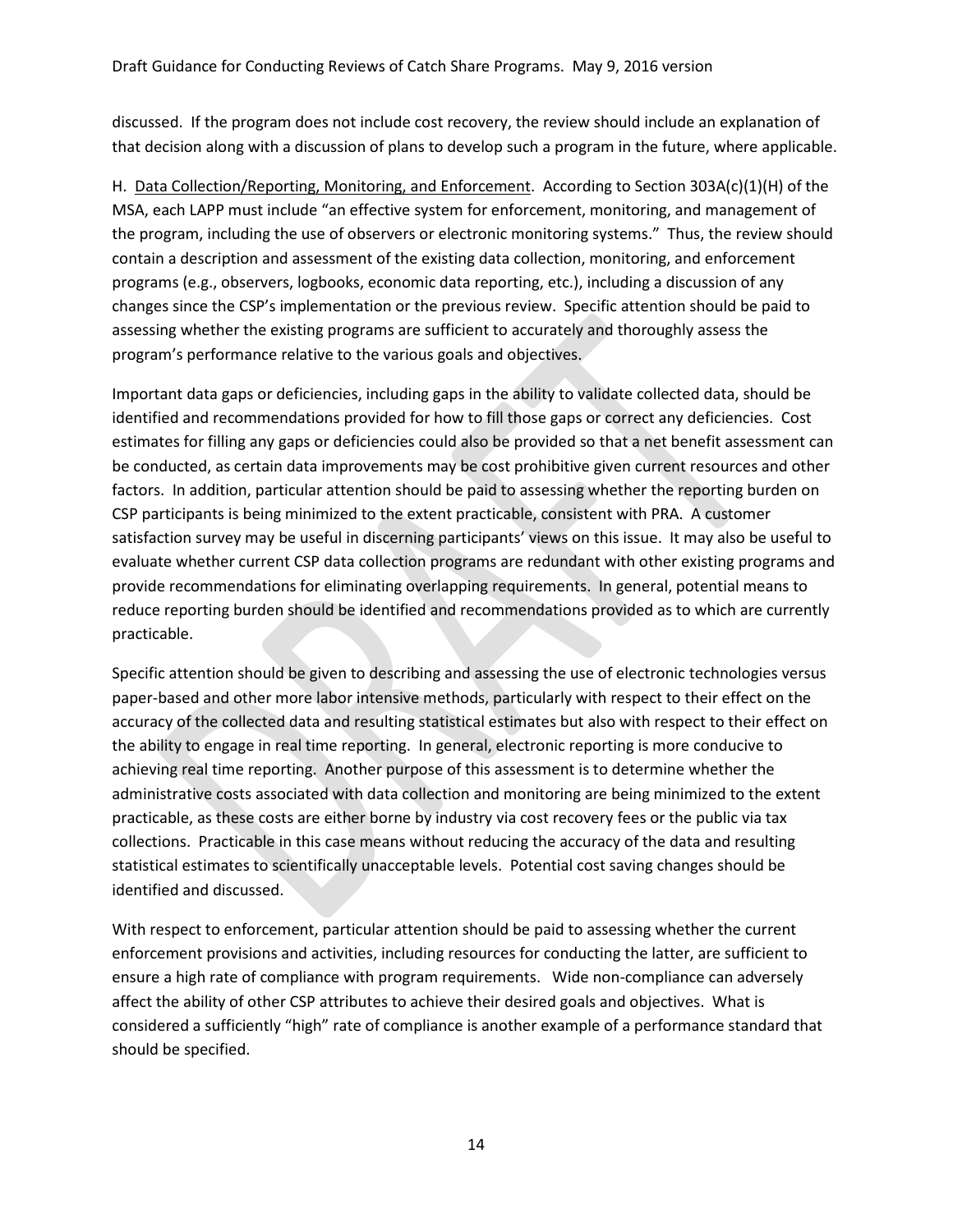Although cost recovery, data collection/reporting, monitoring, and enforcement should be addressed separately, a description and overall assessment of the CSP's administrative costs should be provided to determine whether total administrative costs are being minimized to the extent practicable, consistent with National Standard 7. It is quite likely there will be trade-offs in the various types of administrative costs. If the review indicates various types of improvements may be necessary to achieve the CSP's goals and objectives, the Council and NMFS will want to know the potential change in total administrative costs associated with such in addition to specific increases.

I. Duration. The review should indicate the lifespan of catch privileges within the CSP. QS are not issued in perpetuity. According to Section 303A(f) of the MSA, their lifespan is limited to 10 years if the program was established after January 12, 2007, though they will be renewed if not revoked, limited, or modified.[39](#page-14-0) The review should assess whether the current duration of catch privileges is still appropriate, given the CSP's goals and objectives and other factors (e.g., lending practices of financial institutions). Economic theory indicates that, the longer a catch privilege's duration, the greater will be its economic value as an asset. Higher prices for QS will benefit current holders but also increase entry costs for new entrants. Recommendations to change the duration should keep this in mind.

J. New Entrants. The issue of new entrants is one that cuts across multiple program design features, including but not necessarily limited to allocations (e.g., is there a set-aside?), transferability (e.g., do the transferability rules make it more or less difficult for new entities to participate in the program?), duration (are QS prices increasing over time as a result of the QS' duration?), and auctions (e.g., are auctions being used to provide another means for new entities to participate in the program?). An additional consideration is whether loan programs have been established to help new entities participate in the program, consistent with Section 303A(g) and 303A(c)(5)(g) of the MSA. Programs to assist new entrants are supposed to be considered when CSPs are initially developed. From an economic perspective, an assessment of the costs of entry should be provided, along with a determination of whether entry costs have increased to the point where market power is being exercised and economic inefficiencies are being created. A discussion of equity/distributional considerations should also be provided, including an assessment of any inter-generational effects.

K. Auctions and Royalties. For CSPs implemented after January 12, 2007, section 303A(d) of the MSA requires Councils and NMFS to consider the use of auctions or royalties for the initial or any subsequent distribution of limited access privileges. Royalties and auctions are means to collect resource rents and return some of the economic value of the resource to the general public. Resource rent is the difference between the price at which fish can be sold and the respective production costs which include a normal return to the privilege holder. Thus, royalties and cost recovery fees are not synonymous.

<span id="page-14-0"></span> $39$  For example, see the rules to revoke inactive QS in the wreckfish ITQ program [\(https://www.federalregister.gov/articles/2012/09/26/2012-23731/fisheries-of-the-caribbean-gulf-of-mexico-and](https://www.federalregister.gov/articles/2012/09/26/2012-23731/fisheries-of-the-caribbean-gulf-of-mexico-and-south-atlantic-snapper-grouper-fishery-off-the)[south-atlantic-snapper-grouper-fishery-off-the\)](https://www.federalregister.gov/articles/2012/09/26/2012-23731/fisheries-of-the-caribbean-gulf-of-mexico-and-south-atlantic-snapper-grouper-fishery-off-the) and the Pacific halibut/sablefish IFQ program [\(https://www.federalregister.gov/regulations/0648-AX91/revoke-inactive-quota-share-and-annual-individual](https://www.federalregister.gov/regulations/0648-AX91/revoke-inactive-quota-share-and-annual-individual-fishing-quota-from-a-holder-of-quota-share-under-t)[fishing-quota-from-a-holder-of-quota-share-under-t\)](https://www.federalregister.gov/regulations/0648-AX91/revoke-inactive-quota-share-and-annual-individual-fishing-quota-from-a-holder-of-quota-share-under-t)